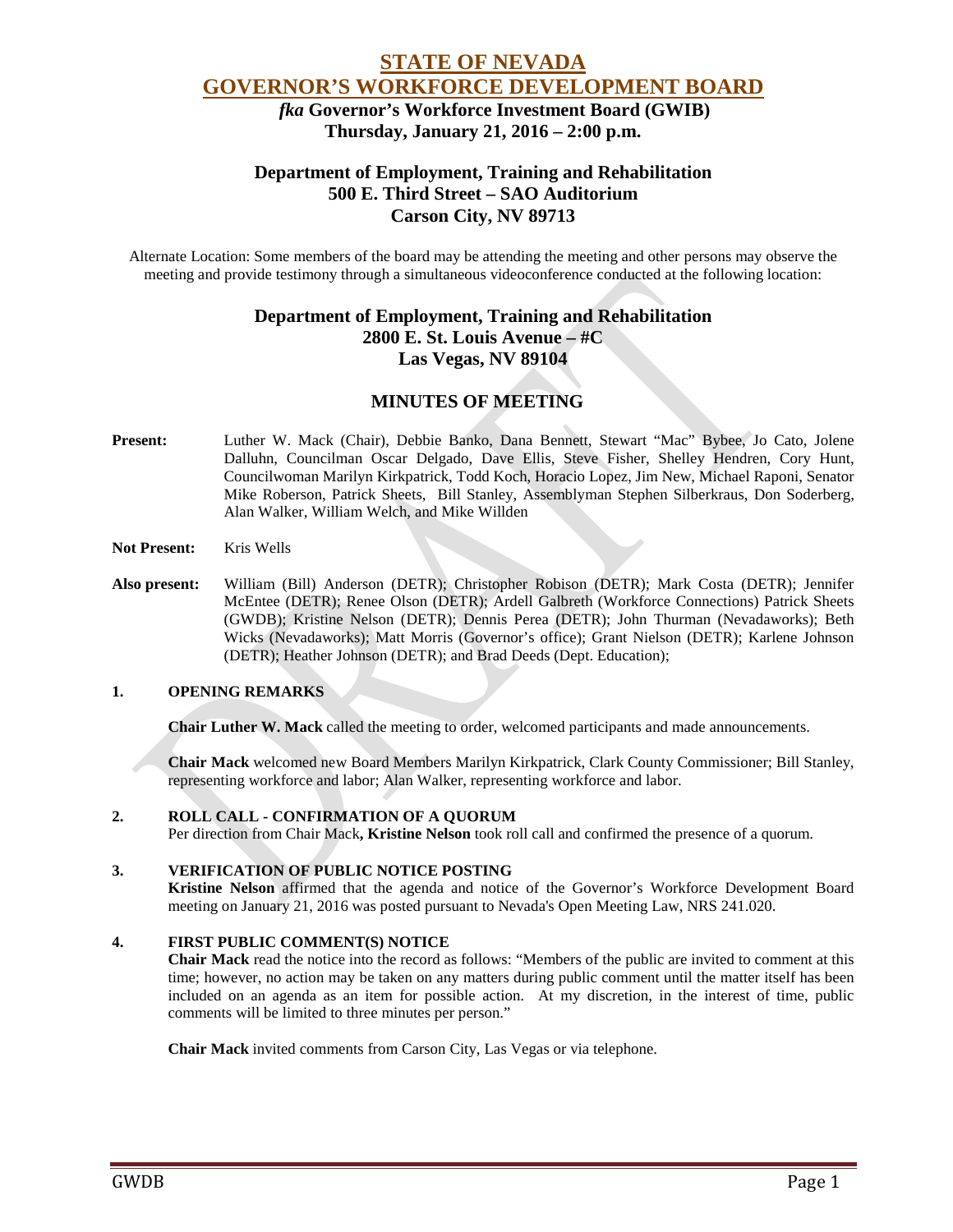**Mr. Pedro Gonzalez, Las Vegas,** requested to speak via ASL translator. As a disabled individual, his comments addressed inaccessibility to Nevada State Rehabilitation Council meetings. On at least two occasions, two other individuals with similar disabilities have also been denied access. He stated that this means the Nevada State Rehabilitation Council meeting is in violation and breach of an Office of Civil Rights Agreement to accessibility. He opined that the State Plan should be denied and the funding not allowed.

#### **5. \*APPROVAL OF MINUTES**

**Chair Mack** called for a motion to approve the October 15, 2015 draft minutes of the Board as submitted.

#### **It was moved and seconded by to approve the October 15, 2015 draft minutes. Motion carried. No abstentions.**

#### **6. \*FOR POSSIBLE ACTION/INFORMATIONAL/PRESENTATIONS**

#### **a. FOR POSSIBLE ACTION – WIOA State Plan: Introduction**

**Don Soderberg, Director, DETR** discussed that the WIOA State Plan reflects the State's responsibility to implement the Workforce Innovation and Opportunity Act (WIOA). Approximately every ten years, Congress adopts a new Workforce Act. From this, many functions are delegated to the states. A State Plan is then drafted. Nevada's Plan, once adopted, will replace the current State Plan or the WIA (Workforce Investment Act). Historically, when a state adopts a plan according to the relevant Act, the plan remains unchanged. In this case, the approach will be modified through trial and error and through the Governor's efforts to improve the workforce. Once regulations are adopted, the State may wish to modify its Plan. It may also wish to modify its Plan upon review from the Federal Government, which may take as much as two years. One of the hallmarks of the Plan is that this Board is anticipated to be more of an active participant.

In the Prior Acts, various state agencies were charged with certain tasks, while local workforce boards were tasked with developing one-stop centers. The concept was that an individual could access a number of services in one location. However, oversight was disjunctive without clear levels of fiscal responsibility. Under the new Act, the current plan takes a big step toward integration, as it includes the concept that all the involved entities are truly partners. At one time, based on the WIOA Act, some local workforce boards were not performing well, however, they are currently working better than ever before, which is a credit to the work of Ardell Galbreth and John Thurman. Having the GWDB involved in the decision making process and taking a more active role in certification will ensure consistency, no matter who is leading efforts in the future. The implementation process will include the following:

- Introduction of the Plan
- Taking public comment
- Question time for presenters as well as those individuals or partners who run a division and are responsible for one of the titles of the Act.
- On January 29th, the WIOA Governance Committee will meet to consider input from public comment and the GWDB to come up with a recommendation.
- On February 18th, the GWDB will again consider the recommendations of the WIOA and other viewpoints with the hope that a plan will be adopted at the end of the meeting.

#### **b. FOR POSSIBLE ACTION – Governor's Strategic Vision of the Workforce System**

**Matt Morris, Senior Policy Analyst and Legislative Coordinator for Governor Brian Sandoval**  presented the Governor's strategic vision for the implementation of Nevada's Unified State Plan, pursuant to the Workforce Innovation and Opportunity Act (WIOA) of 2014. When the Governor was sworn in for his second term in January of last year, he began to outline his vision for the State of Nevada and to identify priorities and objectives that would inform his policy agenda over the next four years. As part of that vision, he articulated broader long-term goals. The 2015 legislative session was a significant step toward this objective.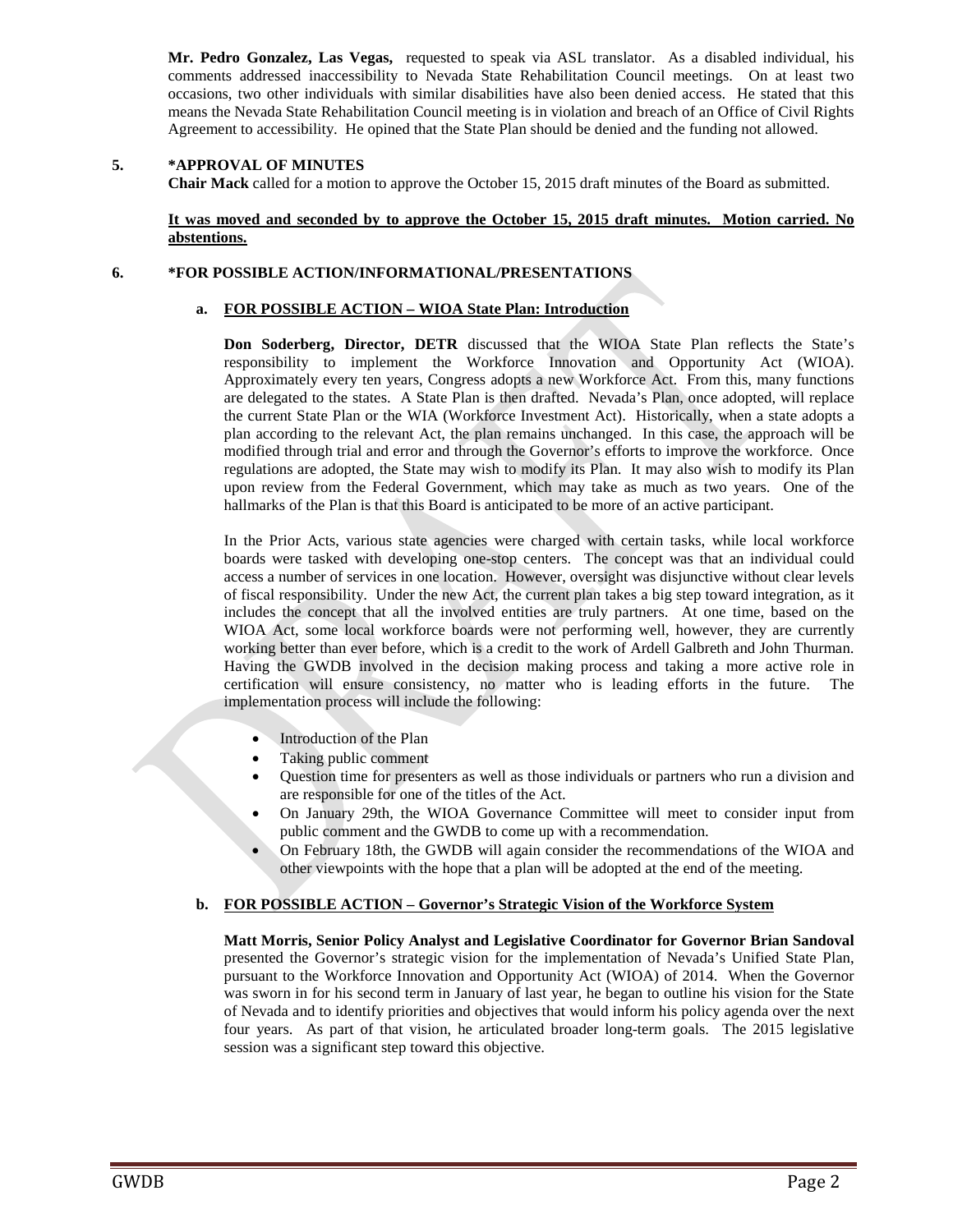Historic education reform measures were passed by the Legislature and approved by the Governor which were intended to modernize education by providing students new and better opportunities to succeed. Education reform is necessary to prepare students for today's economy, which is increasingly global, fiercely competitive and requires new skill sets and credentials. These educational skills are frequently identified as science, technology, engineering and mathematics or STEM skills, which are necessary to take advantage of growing industry opportunities. STEM industries are being driven by innovative companies and premier brands. Job opportunities of the future will increasingly be found in the areas of advanced manufacturing, autonomous vehicle systems, technology logistics, data storage, healthcare delivery, renewable energy development and other predominately STEM oriented fields.

Nevada must adapt its workforce training and preparation system to provide the skills and resources necessary for these emerging industries, while ensuring that it maintains its competitive edge in gaming, tourism and mining. The State must also focus on closing the skills gap, creating effective career pathways and reducing barriers for those who are seeking employment, while providing other tools and services that potential employees need to realize the opportunities available to them in the new Nevada economy. While the State and its local partners have performed these functions in the past, it must now explore new ways to perform these functions in order to meet new goals and objectives that are tied to 21st century economic development. This effort is reflected in Assembly Bill 1, which the Legislature approved during the 29th Special Session last month, and which created a mechanism for aligning workforce training resources with economic development efforts to recruit and retain dynamic industries that form the basis of the new Nevada economy.

The Plan includes new strategies to enhance sector councils and to better link the workforce development function to the Governor's Office of Economic Development and the State Economic Development Plan. The implementation of Nevada's Unified State Plan, pursuant to WIOA, represents an important step in enhancing Nevada's workforce development strategy, which will involve leveraging resources, including state agencies, data collection and analysis and past experiences, in an effort to maximize efficiency, promote collaboration and partnership between private industries and the public sector and align workforce development programs to achieve specific outcomes. Today's input will improve an already excellent document, so that the Governor can give his final approval and submit the State's Plan to the U.S. Department of Labor in March. The Draft Plan presented for the Board's view, includes the vision, strategies, goals and outcomes of the final stage workforce development efforts for the next five years and beyond.

#### **c. WIOA State Plan – Review and discuss unified State Plan Draft**

**Steve Fisher, Department of Health and Human Services Welfare and Supportive Services Division and Chairman of the WIOA State Plan Committee** stated that a work group consisting of approximately 30-35 representatives from all the core programs and southern and northern local boards was formed to develop the Plan. A unified plan type was chosen, as opposed to the option of adopting a combined State plan. Beyond the core programs contained in the Plan, the TANF program is a mandatory partner of the one-stop system and is an integral part of the Program. Because the SNAP program falls under the Division of Welfare and Supportive Services, the SNAP Employment and Training Program will also be a partner in the Plan.

The two overarching goals of the Plan include alignment of sector strategies and career pathways, as well as aligning the core programs. For the goal of aligning sector strategies and career pathways, the Plan includes the following strategies:

- Utilize industry sector councils as the centralized targeting mechanism for emerging workforce needs in the New Nevada Economy.
- Enhance inter-agency collaboration through governance changes or other coordination efforts.
- Streamline state board activities through the creation of an executive committee to more nimbly coordinate with sector councils and the governing bodies of NDE and NSHE.
- Align local boards with regional development agencies.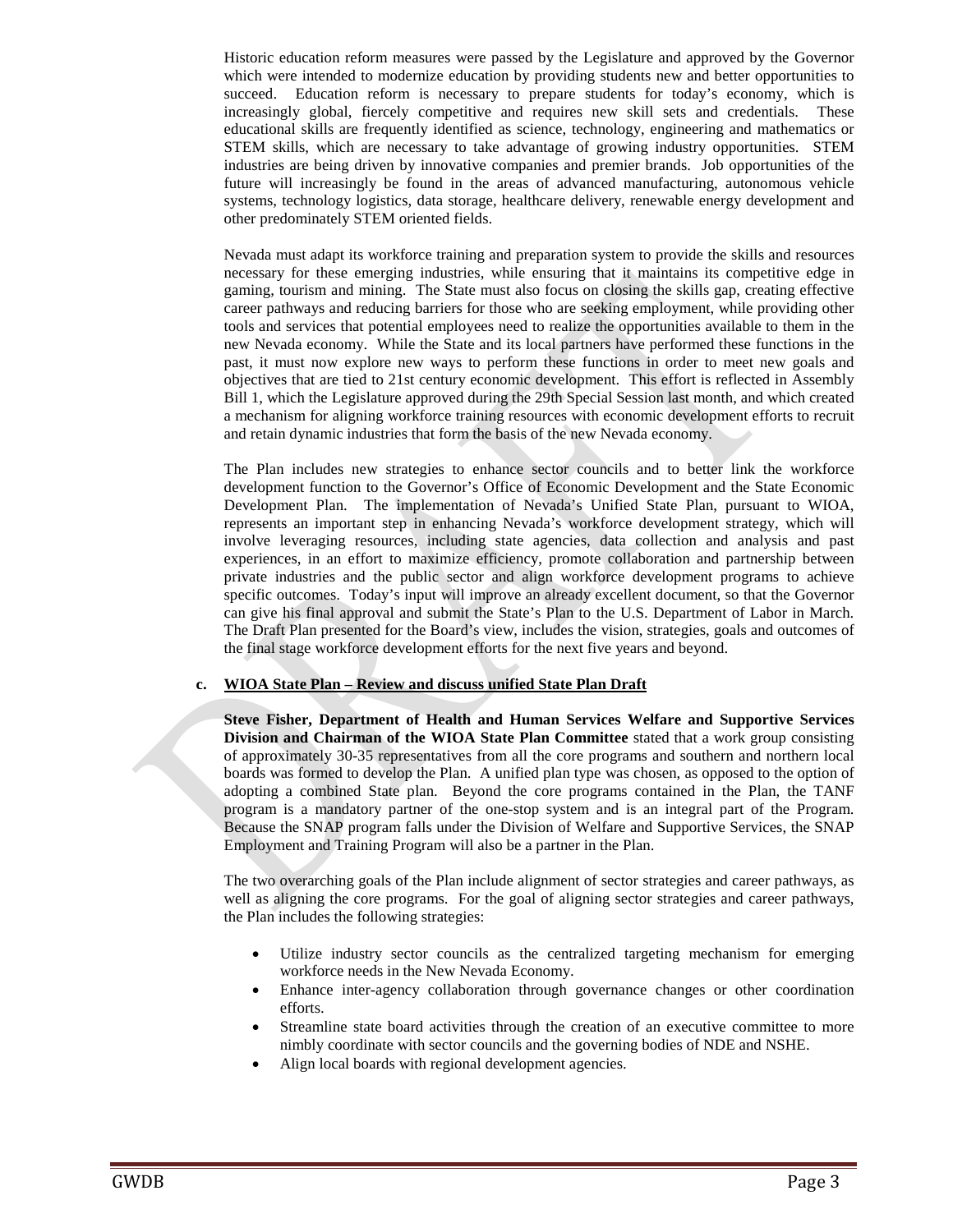For the goal of aligning the core programs, the Plan includes the following strategies:

- Access: Increase access to education, training and support services and remove barriers to employment.
	- Expand access to and enhance the availability of technological resources.
	- Expand and enhance access to transportation and other support services.
	- Increase access to expertise, especially to underserved Nevadans and those with multiple and complex barriers to employment.
	- Ensure physical and geographical access to service delivery locations.
	- Provide a single point of access to all employment-related services.
- Alignment: Align, coordinate and integrate education, employment and training programs to meet the needs of Nevadans.
	- Develop and implement a Nevada Career Pathways system that aligns and integrates education, training, counseling and support services.
	- Maximize education and training opportunities for Nevada job seekers.
	- Develop a comprehensive management information system.
	- Coordinate employment supports across Nevada's workforce development system.
- Quality: Meet the needs of Nevada's employers by enhancing the quality of integrated workforce development system that provides measureable value on investment.
	- Improve the validity, relevance, timeliness, and integrity of Nevada's workforce development data systems.
	- Expand and enhance Nevada employers' partnerships, networks, and engagement efforts.
	- Ensure that Nevada's workforce has the relevant skills, preparation and credentials necessary for in-demand employment.
	- Ensure service delivery staff members are skilled, qualified, adaptable and possess 21st century understanding of Nevada's evolving labor market and workforce needs.
	- Ensure accountability and transparency to Nevada's workforce development participants and stakeholders.
	- Enhance efficiency and effectiveness of the workforce system.
- Outcomes: A statewide workforce development system that results in skills gains, relevant credentials, good jobs and prosperity for Nevadans.
	- Prepare potential employees to achieve competitive, integrated employment in the new Nevada.
	- Meet the skilled workforce needs of Nevada employers.
	- Provide effective and efficient job training aligned with in-demand occupations.
	- Implement accountability measure directly aligned to high priority outcomes. One strategy is to use performance indicators established in WIOA, including, but not limited to:
		- Employment in second and fourth quarters after program exit
		- Identification of median second quarter earnings
		- Obtainment of measureable skills
		- Entry into post secondary education and training programs leading to credentials
		- **Employer effectiveness**

The four core programs in the Plan are:

- Title I: Adult Dislocated Workers and Youth Program
- Title II: Adult Education and Family Literacy Act Programs
- Title III: Wagner-Peyser Act Programs
- Title VI: Rehabilitation Act programs

Other included programs are:

- TANF: Temporary Assistance for Needy Families Program
- SNAPET: Supplemental Nutrition Assistance Program Employment and Training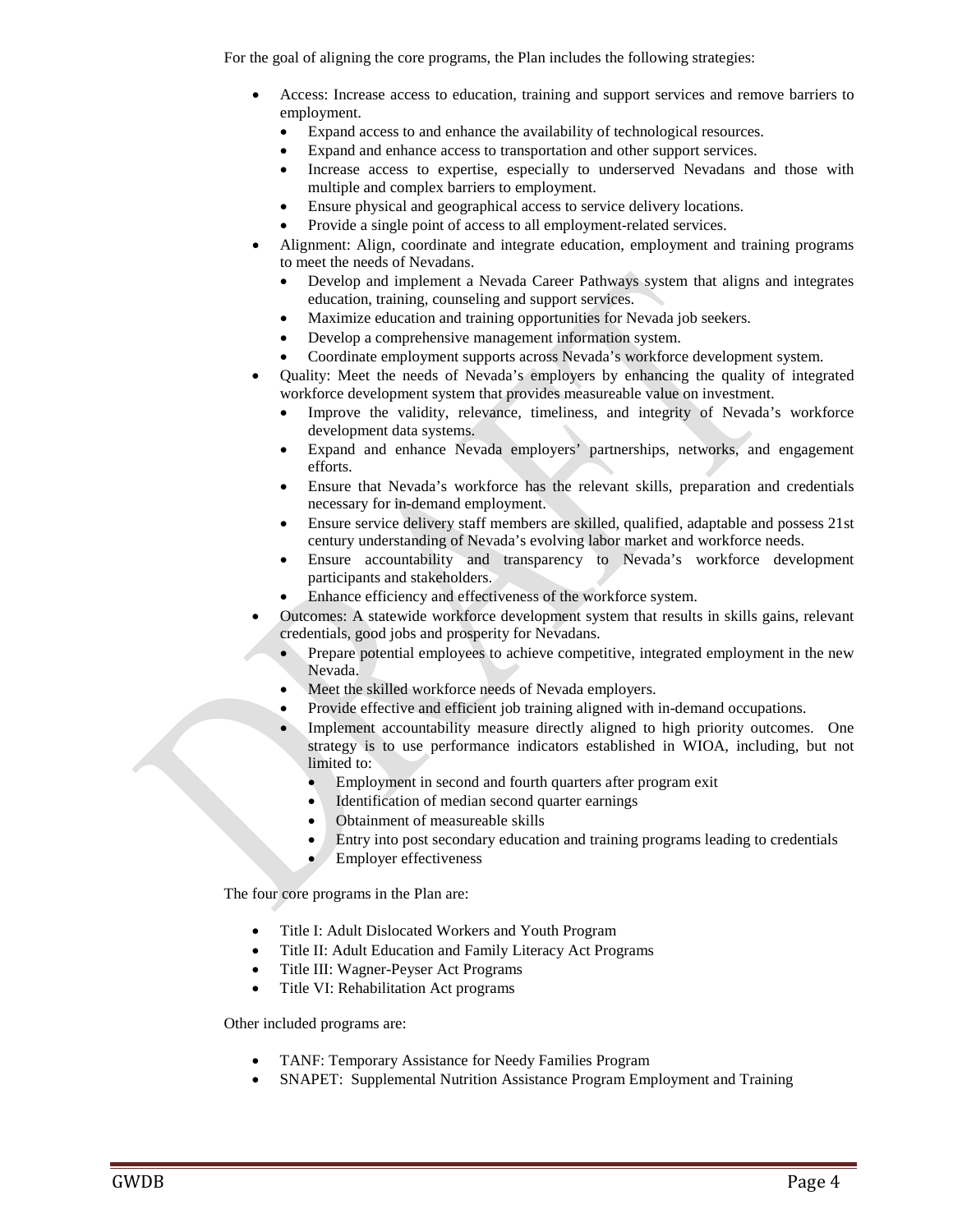A timeline of next steps includes:

- January 7, 2016: Draft of United State Plan published to solicit public comments
- January 21, 2016: Governor's Workforce Development Board meeting Unified State Plan draft for review
- February 8, 2016: Public comment solicitation deadline
- February 18, 2016: Governor's Workforce Development Board meeting vote on final draft of the Unified State Plan
- March 3, 2016: Final Unified State Plan submission to U.S. DOL and DOE
- July 1, 2016: State implementation
- July 1, 2016 June 30, 2020: Four years of core programs

### **d. GWDB's Strategic Planning Subcommittee's Recommendations**

**Patrick Sheets, Strategic Planning Subcommittee Chair** reviewed that the Subcommittee has addressed the Governor's Workforce Development Board several times over the last year to describe the process. Several meetings have occurred to set business rules regarding how decisions would be made to develop the Plan. Additional meetings were held in October, 2015 and January of 2016 to finalize the Draft Plan presented today. He recommended approving the Draft Plan, while encouraging Board members to read, review and provide input. The evolution of the Plan includes moving from a unified Plan to potentially a combined Plan over the next two to three years, depending on the successful implementation of the unified Plan. The Strategic Planning Subcommittee will be key to keeping the Board informed in developing these iterations.

### **7. INFORMATIONAL ITEMS/REPORTS**

- **a. DETR Research and Analysis Bureau's Economic updates**
- **b. GWDB Industry Sector Council reports and updates**
- **c. Workforce Connections -- Southern LWDB's quarterly report and updates**
- **d. Nevadaworks -- Northern LWDB's quarterly report and updates**
- **e. WIOA Analysis of Expenditures for SFY 15/6**

**(The submitted written reports for items 7(a) through (e) are provided in lieu of oral presentation)**

## **8. BOARD COMMENTS(S) AND DISCUSSION**

**Chair Mack** read the statement into the record: "Members of the Governor's Workforce Investment Board may now comment on any matter(s) or topic(s), which is relevant to or within the authority or jurisdiction of the Board. **NO** action may be taken on a matter during public comments until the matter itself has been included on an agenda as an item for *possible action*, and properly noticed pursuant to **[NRS 241.020](http://www.leg.state.nv.us/NRS/NRS-241.html%23NRS241Sec020)**." He invited comments from Carson City, Las Vegas or on the telephone.

**Mike Willden** referred to page five of the Plan and suggested that the older employment statistics be updated just prior to final submission of the Plan. He referenced page 21, under the discussion under the New Workforce Innovations for New Nevada (WINN), which was created in a Special Session and suggested the possibility for the addition of detail into the references that the Governor and Legislature provided to the WINN Program. He also could not find reference to the Office of Science Innovation and Technology, to which financial resources were allocated for STEM education. In addition, some important terms were not included the glossary contained within the Plan. **Mr. Willden** indicated that he would provide the comments in greater depth in writing.

**Cory Hunt, Governor's Office of Economic Development**, referenced WINN and the TEN Program, noting that both programs reside within his office and indicated he would be happy to help revise these sections and add additional information. He stressed appreciation of the importance of tying into the State's Plan for economic development, which is referenced and outlined on page 71 of the document. He agreed with Mr. Soderberg that this is a living document and suggested a way to continue to update the State economic development plan within the WIOA Plan.